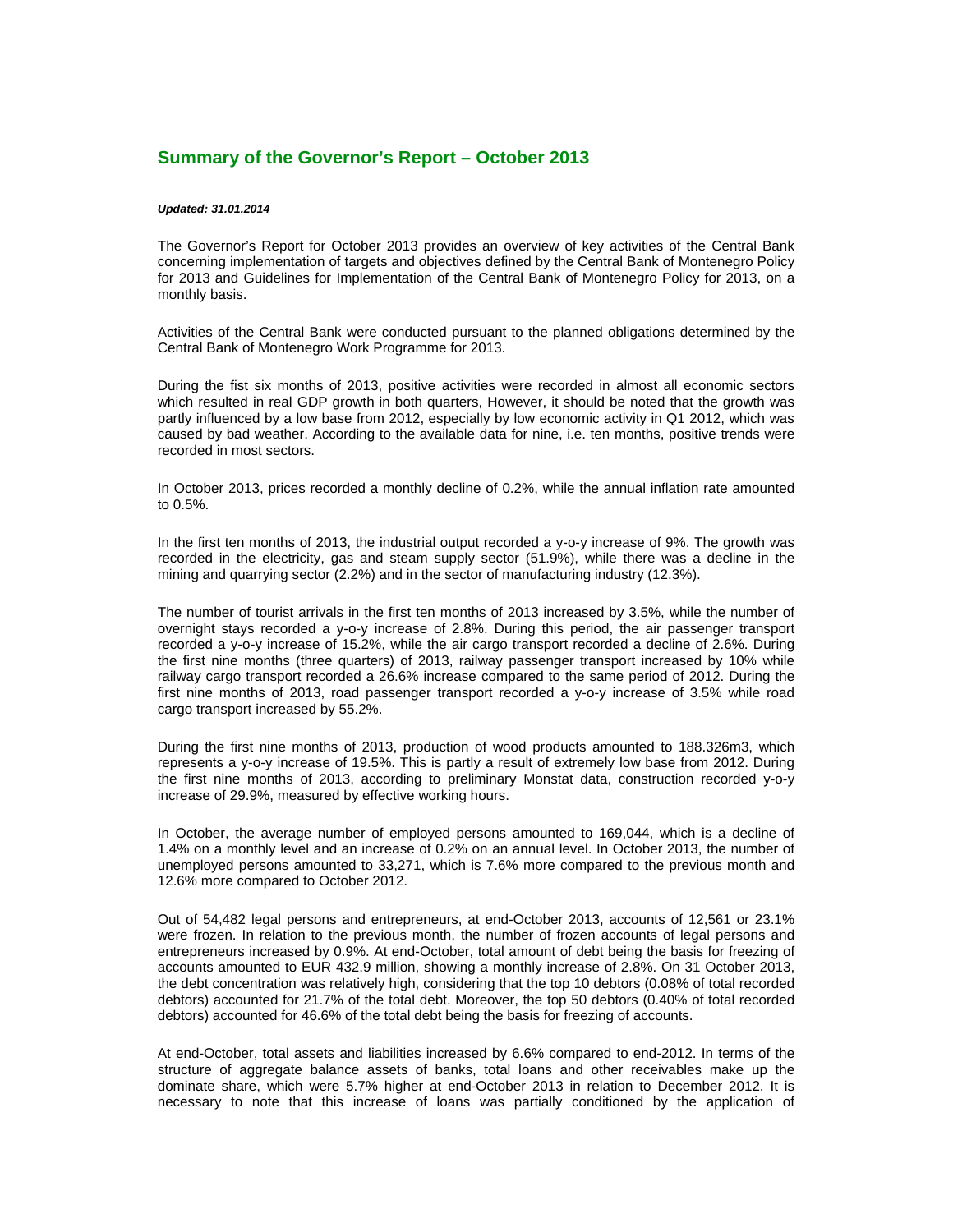International Accounting Standards. Total amount of new loans in the banking sector for the first ten months of 2013 amounted to EUR 623 million.

In terms of the structure of liabilities, deposits make up the dominate share of 70.3%. At end-October 2013, deposits amounted to EUR 2,104.3 million, which is 3.2% less in relation to the previous month, which comes after a five-month growth period. Deposits in banks increased by 6.2% compared to end-December 2012. Out of the total amount of deposits with banks, household deposits accounted for EUR 1,218.1 million or 56.3%, while corporate deposits accounted for EUR 572.8 million or 27.2%. At end-October 2013, total capital of banks amounted to EUR 428.8 million, which is EUR 140.1 million (i.e. 48.5%) more in relation to end-2012.

In October, past due loans and other receivables (without interests and payments and accruals) amounted to EUR 557.9 million and increased by 6.4% in relation to the previous month. At end-October 2013, non-performing loans and other receivables (without interests and payments and accruals) declined by 0.6% in relation to the previous month, which made up 17.7% of total loans and other receivables.

The weighted average lending effective interest rate (WALEIR) on total approved loans amounted to 9.33% in October 2013, showing an increase of 0.02 percentage points in relation to end-September and a decrease of 0.14 percentage points in relation to December 2012. The weighted average depositing interest rate (WADIR) amounted to 2.67% in October 2013, showing a decline of 0.07 percentage points on a monthly level, while it recorded a decline of 0.57 percentage points in relation to December 2012.

At end-October 2013, reserve requirement of banks amounted to EUR 200.5 million, which is 0.7% lower compared to September 2013. In relation to December 2012, reserve requirements increased by 7.1%. In October, all banks, except one, used the possibility to allocate a part of their reserve requirements in the form of T-bills (in the total amount of EUR 54.3 million). Of the total amount of allocated reserve requirements, some 42.3% was allocated to the CBCG account held abroad, 30.6% to the account of reserve requirement in the country, and 27.1% in the form of T-bills. In October 2013, all banks allocated and maintained reserve requirements within prescribed limits, and did not exploited the option to use up to 50% of reserve requirements in order to maintain liquidity.

Gross insurance premium amounted to EUR 5.7 million, at end-October 2013. Non-life insurance premiums still accounted for the main share in its structure with 83.3%, while invoiced life insurance premiums accounted for the remaining 16.7%.

In October 2013, Montenegro stock exchange recorded a turnover in the amount of EUR 1.4 million, which is 64% lower in relation to the previous month. The total trade was realised through 488 transactions. Market capitalisation, as at 31 October 2013 amounted to EUR 2.8 billion, thus recording a monthly increase of 0.7%. The MONEX20 index, whose value at end-October 2013 amounted to 8,999.40 index points, recorded a decline in relation to the end of the previous month by 0.9%, while investment fund index MONEXPIF declined by 1.3% and amounted to 2,794.45.

Montenegrin fiscal surplus in October 2013, according to the Ministry of Finance estimate, amounted to EUR 20.1 million, while in October 2012 there was a deficit in the amount of EUR 5 million. In the first ten months in 2013, budget deficit amounted to EUR 115.5 million, i.e. 3.5% of the estimated GDP. Current revenues of the budget of Montenegro amounted to EUR 117.3 million, or 3.5% of GDP, which is 11.8% higher than the plan for October. Budget expenditures amounted to EUR 97.2 million or 2.9% of GDP, which is 7.4% lower in relation to the plan for October 2013 and 6.6% lower compared to realised expenditures in October 2012.

As per preliminary data, in the period January-September 2013, the current account deficit recorded a 29.1% y-o-y decrease, amounting to EUR 231.7 million. The goods account recorded a decline of visible foreign trade due to a decline of import by 4.1%, along with an increase of export of goods by 3.8%, which resulted in a y-o-y decline of foreign trade deficit by 6.3%. According to preliminary data, net FDI inflow for the period January-October 2013 amounted to EUR 255.9 million, which is a y-o-y decrease of 25.7%.